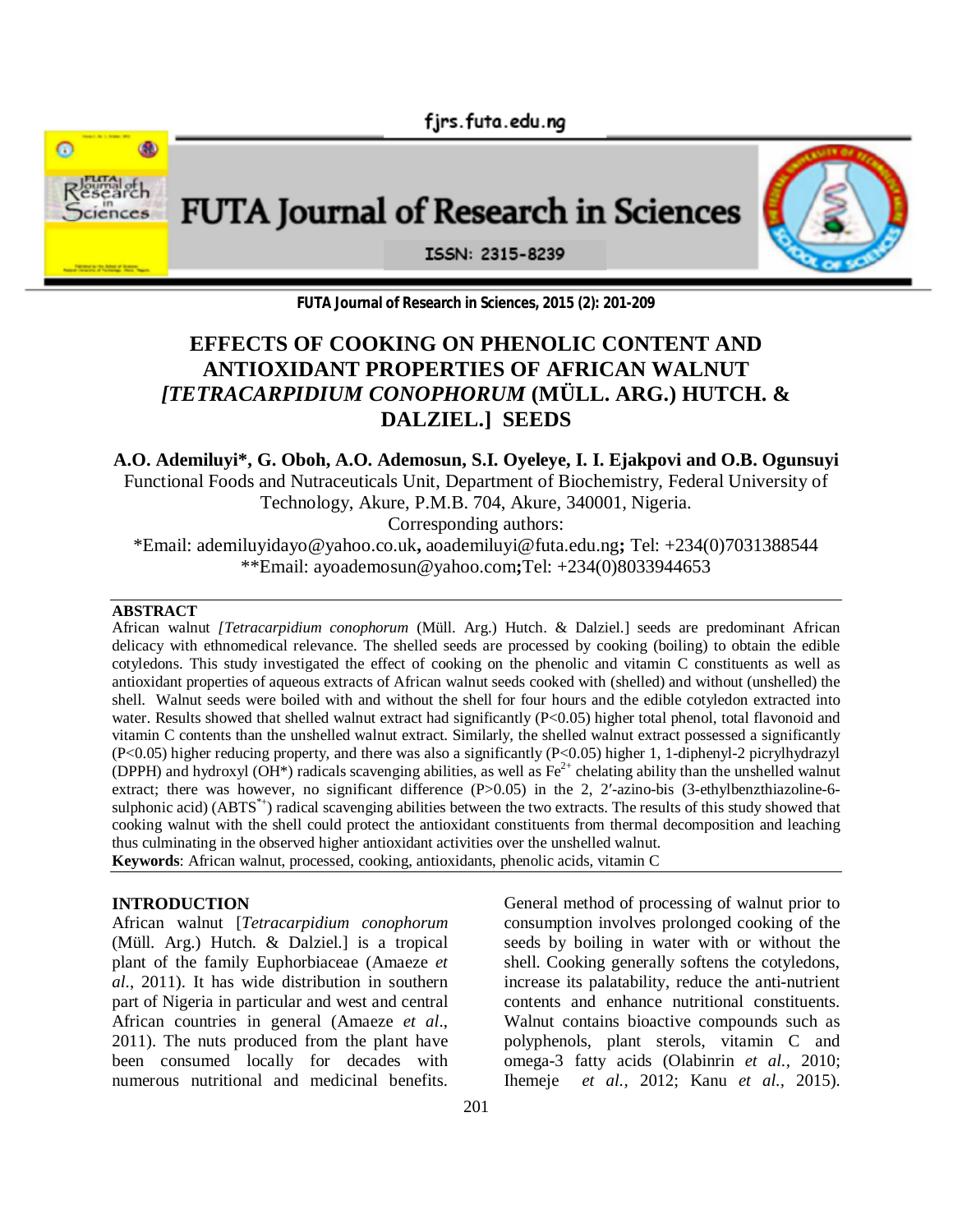Consumption of walnuts has been shown to reduce serum cholesterol level as well as inhibit initiation and propagation of lipid peroxidation (Ihemeje *et al.,* 2012). Since the pathogenesis and progression of many diseases have been linked to free radical generation and oxidative stress (Sisein, 2014; Ademiluyi *et al.,* 2015), increasing body antioxidant status has been a major therapeutic approach. This could be achieved by increased consumption of antioxidant rich foods such as vegetables and fruits which have been shown to be rich antioxidant sources (Adefegha and Oboh, 2013)

The effects of cooking on antioxidant content of different plant food sources have been well reported. Cooking has been shown to help remove anti-nutrient constituents, improve nutritional value and total antitoxin activity of plant food sources (Boari *et al*., 2013; Oulai *et al*., 2014). However, these observations have been shown to be time dependent and prolonged cooking time has been shown to promote thermal degradation of some plant antioxidant compounds; Barros *et al.* (2011) reported a decrease in vitamin C content in sweet chestnuts after cooking, while a study by Sahlin *et al.* (2004) showed that the total antioxidant activity of tomatoes were reduced upon boiling. These observations could be due to degradation of the constituent antioxidant compounds (Zhang and Hamauzu, 2004) as well as leaching away of water soluble antioxidants during boiling (Chipurura *et al*., 2010). Cooking walnut without the shell therefore, could further subject the edible cotyledons to increased thermal exposure and leaching; thus risking the loss of antioxidant constituents. Therefore, this study investigated the effects of cooking on total phenolic and vitamin C contents and antioxidant properties of African walnut seeds cooked with and without the shells.

## **MATERIAL AND METHODS Materials**

### **Plant Source and Identification**

African walnut *[Tetracarpidium conophorum*  (Mull. Arg.) Hutch. & Dalziel.] was obtained from Fditi market, Nigeria. Authentication and identification was carried out at the Department

of Crop, Soil and Pest Management of the Federal University of Technology, Akure, Nigeria.

#### **Samples Preparation**

The raw shelled walnut seeds were sorted and washed under running tap water to remove the dirt particles and spoiled nuts. Thereafter, it was divided into two (2) equal parts. One part was cooked with the shell (shelled walnut) while the other part was cooked without shell (unshelled wall nut) separately at the same temperature and for three hours using Tower aluminium cooking pot. The edible cotyledon of shelled walnut seeds were removed after cooking and placed in a clean container alongside with the edible cotyledon of the unshelled walnut seeds in a different clean container. Both samples were later sliced, using table knife into a clean tray and dried in oven to constant weight at  $40^{\circ}$ C. After that, the dried samples were pulverized using kitchen electric grinding machine. Five grams of the grounded sample was later soaked in 50ml of distilled water for 24h, filtered and centrifuged. The supernatant was kept in tight clan container and stored in the refrigerator for subsequent analysis

#### **Methods**

### **Determination of total phenol content**

The total phenol content was determined according to the method of Singleton et al. (1999). Briefly, appropriate dilutions of the extracts were oxidized with 2.5 ml 10% Folin-Ciocalteau's reagent  $(v/v)$  and neutralized by 2.0 ml of 7.5% sodium carbonate. The reaction mixture was incubated for 40 min at 45°C and the absorbance was measured at 765 nm in the spectrophotometer. The total phenol content was subsequently calculated as gallic acid equivalent.

### **Determination of total flavonoid content**

The total flavonoid content was determined using a slightly modified method reported by Meda *et al*. (2005). Briefly 0.5 mL of appropriately diluted extracts was mixed with 0.5 mL methanol, 50 μL  $10\%$  AlCl<sub>3</sub>, 50 μL 1 M Potassium acetate and 1.4 mL water, and allowed to incubate at room temperature for 30 min. The absorbance of the reaction mixture was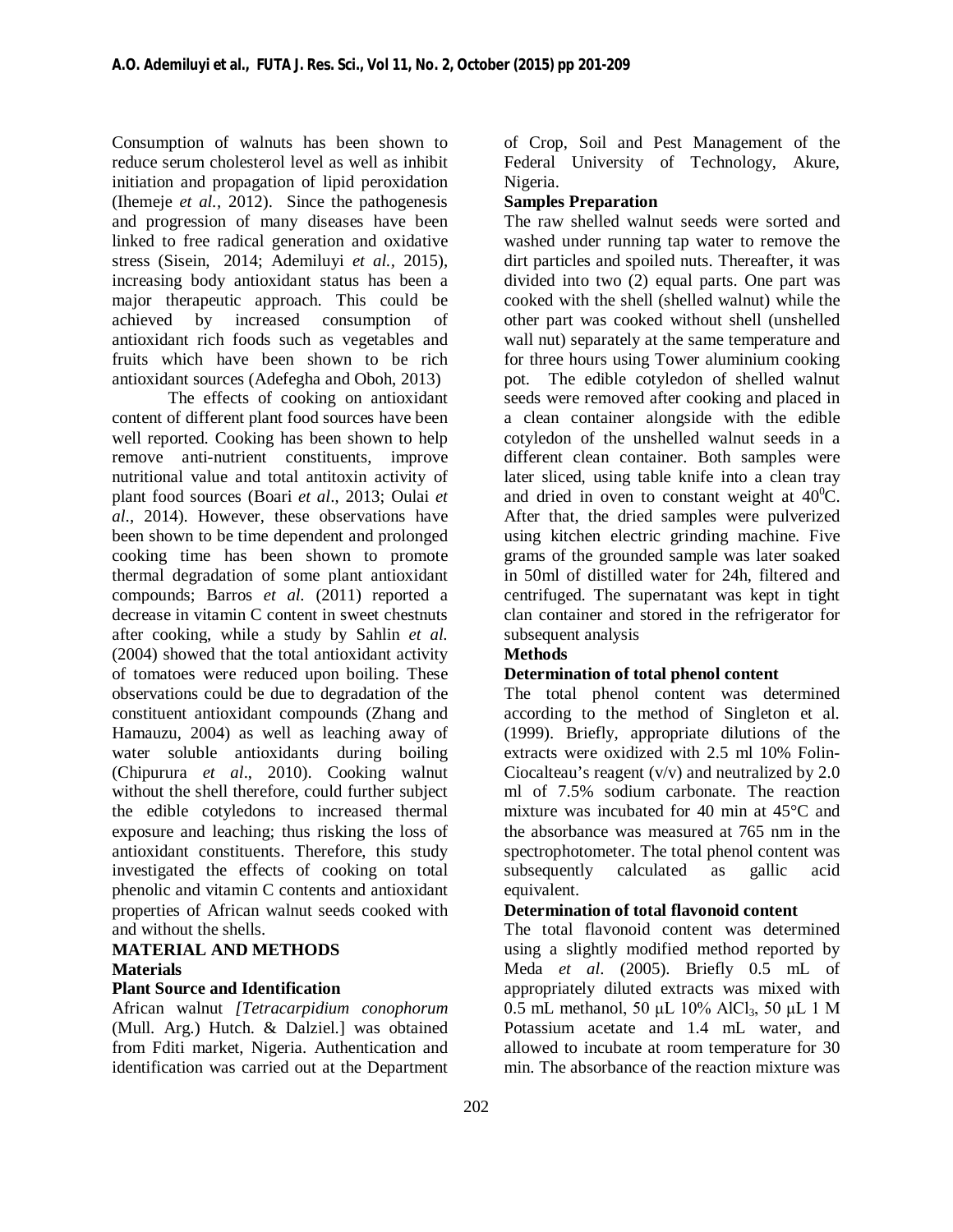subsequently measured at 415 nm in the UV-Visible spectrophotometer (Model 6305; Jenway, Barloworld Scientific, Dunmow, United Kingdom). The total flavonoid content was subsequently calculated using quercetin as standard.

### **Determination of vitamin C content**

Vitamin C content in the extracts was determined using the AOAC (1990) method. Briefly, 75 µL DNPH (2 g dinitrophenyl hydrazine, 230mg thiourea and 270mg CuSO4.5H<sub>2</sub>O in 100mL of 5mol  $L^{-1}$  H<sub>2</sub>SO<sub>4</sub>) were added to 500  $\mu$ L reaction mixture (300  $\mu$ L) of an appropriate dilution of the extracts with 100 µL 13.3% (TCA) and water).The reaction mixtures were subsequently incubated for 3 hrs at 37 °C, then 0.5mL of 65%  $H_2SO_4$  (v/v) was added to the medium; their absorbance was measured at 520nm and the vitamin C content of the samples was subsequently calculated.

### **Determination of reducing property**

The reducing property of the aqueous extracts was determined by assessing the ability of the extract to reduce  $FeCl<sub>3</sub>$  solution as described by Oyaizu (1986). 2.5ml aliquot was mixed with 2.5 ml 200 mM sodium phosphate buffer (pH 6.6) and 2.5 ml 1% potassium ferricyanide. The mixture was incubated at  $50\degree\text{C}$  for 20 min. and then 2.5 ml 10 % trichloroacetic acid was added. This mixture was centrifuged at 650 rpm for 10 min. 5 ml of the supernatant was mixed with an equal volume of water and 1 ml 0.1% ferric chloride. The absorbance was measured at 700 nm. The ferric reducing antioxidant property was subsequently calculated.

### **DPPH (1, 1-diphenyl–2 picrylhydrazyl) radical scavenging ability**

The free radical scavenging ability of the extracts against 1, 1-diphenyl–2 picrylhydrazyl (DPPH) free radical was evaluated as described by Gyamfi *et al*. (1999). Briefly, appropriate dilution of the extracts (1 ml) was mixed with 1 ml, 0.4mM methanolic solution containing DPPH radicals, the mixture was left in the dark for 30 min and the absorbance was taken at 516 nm. The DPPH free radical scavenging ability was subsequently calculated as percentage of the control.

### **ABTS˙+ (2, 2′-azino-bis (3 ethylbenzthiazoline-6-sulphonic acid) radical scavenging ability**

The  $ABTS^+$  (2, 2'-azino-bis (3ethylbenzthiazoline-6-sulphonic acid) scavenging ability of the extracts were determined according to the method described by Re *et al*. (1999). The ABTS˙ was generated by reacting an (7 mmol/L) ABTS aqueous solution with  $K_2S_2O_8$  (2.45 mmol/L, final concentration) in the dark for 16 h and adjusting the Absorbance at 734 nm to 0.700 with ethanol. 0.2 mL of appropriate dilution of the extract was added to  $2.0$  mL  $ABTS +$  solution and the absorbance were measured at 734 nm after 15 min. Trolox was used as standard and trolox equivalent antioxidant capacity (TEAC) was subsequently calculated.

# **Determination of Fe2+ chelating ability**

The  $Fe<sup>2+</sup>$  chelating ability of the sample extracts was determined using a modified method of Minotti and Aust (1987) with a slight modification by Puntel *et al.* (2005). Freshly prepared  $500\mu$ M FeSO<sub>4</sub> (150  $\mu$ I) was added to a reaction mixture containing 168 µl 0.1M Tris-HCl (pH 7.4), 218  $\mu$ l saline and the extracts (0 -100µl). The reaction mixture was incubated for 5min, before the addition of 13 µl 0.25% 1, 10 phenanthroline (w/v). The absorbance was subsequently measured at 510 nm in a spectrophotometer. The Fe (II) chelating ability was subsequently calculated.

#### **Fenton reaction (Inhibition of Degradation of deoxyribose)**

The method of Halliwell and Gutteridge (1981) was used to determine the ability of the sample extracts to prevent  $\text{Fe}^{2+}/\text{H}_2\text{O}_2$  induced decomposition of deoxyribose. The extract 0 to 100 μl was added to a reaction mixture containing 120 μl of 20 mM deoxyribose, 400 μl of 0.1 M phosphate buffer, 40 μl of 500 μM of  $FeSO<sub>4</sub>$ , and the volume were made up to 800  $\mu$ l with distilled water. The reaction mixture was incubated at 37°C for 30 min and the reaction was then stopped by the addition of 0.5 ml of 28% trichloroacetic acid. This was followed by addition of 0.4 ml of 0.6% thiobarbituric acid solution. The tubes were subsequently incubated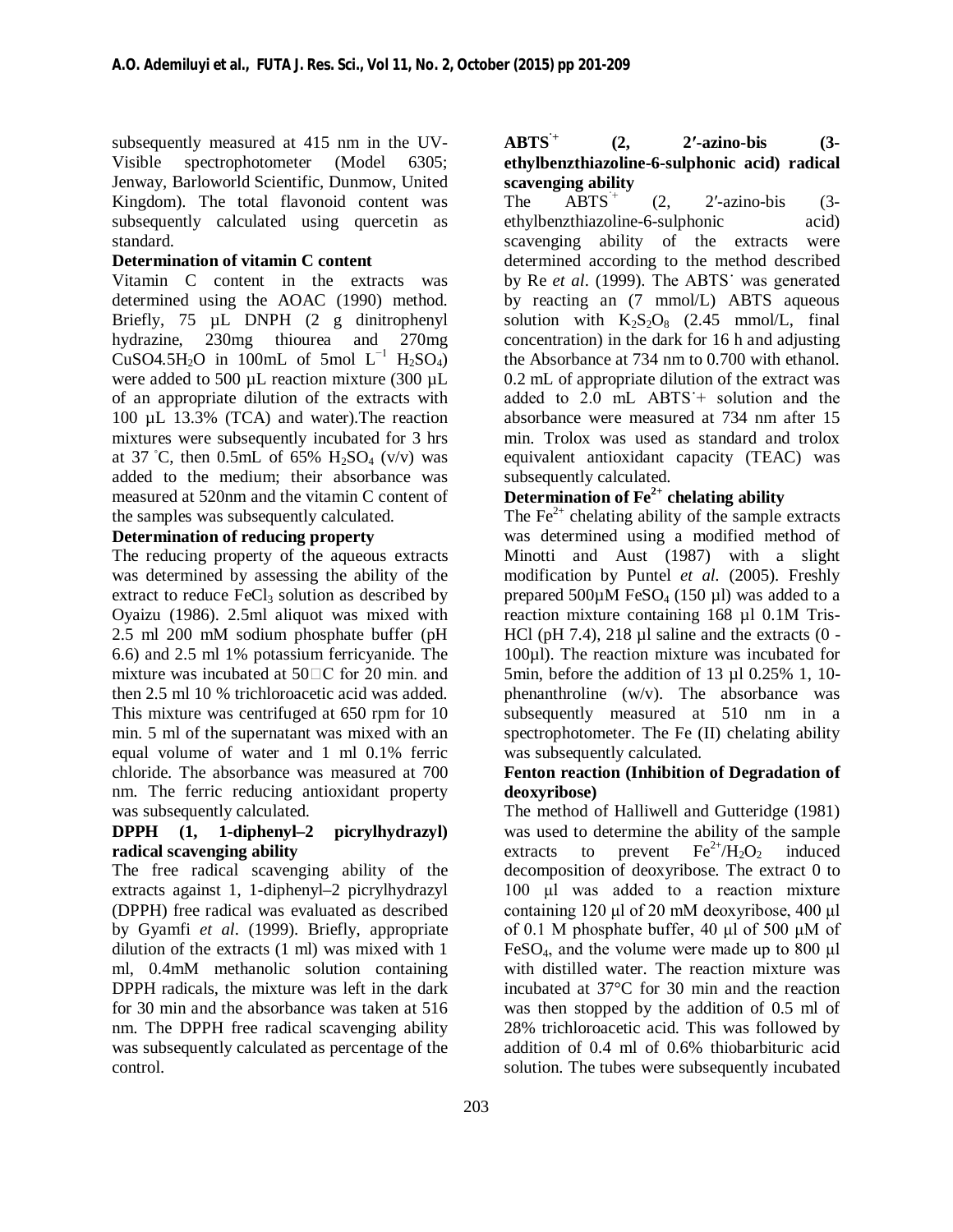in boiling water for 20 min. The absorbance was measured at 532 nm in a spectrophotometer.

#### **Data Analysis**

The results of three replicates were pooled and expressed as mean ± standard deviation. All results were expressed in dry weight of sample basis. Student t-test, one-way analysis of variance (ANOVA) and least significance difference (LSD) were carried out (Zar, 1984). Significance was accepted at  $p \leq 0.05$ . EC<sub>50</sub> (effective concentration of extract causing fifty percent activity) was determined using nonlinear regression analysis.

#### **RESULTS**

The results of the total phenol, total flavonoid and vitamin C contents of the aqueous extract from shelled and unshelled walnuts are presented in Table 1. From the result, extract from shelled walnuts has significantly  $(P<0.05)$ higher total phenol (55.95 mgGAE/100g) and total flavonoid (32.50 mgQE/100g) contents than total phenol (46.43 mgGAE/100g) and total flavonoid (27.50 mgQE/100g) from unshelled walnut extract. Similar result was also recorded for vitamin C, where shell walnut extracts (23.83mg AAE/100g), has higher vitamin C content than unshelled walnut extract (14.17mg  $AAE/100g$ ).

The reducing property of the shelled and unshelled walnut are presented in Table 2 as the ferric reducing antioxidant property (FRAP).The

result showed that the shelled walnut had a significantly  $(P<0.05)$  reducing property (33.08mgAAE/100g) than the unshelled walnut (16.92mgAAE/100g). Also, the extract from shelled walnuts had higher DPPH scavenging ability (Fig. 1) at highest concentration (400mg/ml) than the unshelled walnut extract. This is further substantiated by the  $EC_{50}$  values (Table 3), where the shelled walnut extracts  $(EC_{50} = 8.99 \text{ mg/ml})$  showed significantly (P<0.05) higher radical scavenging ability than the unshelled walnut extracts  $(EC_{50}$  = 13.99mg/ml). However, there was no significant (P>0.05) difference in the ability of both shelled and unshelled walnut extracts to scavenge  $ABTS^+$  free radical (Table 2).

Furthermore, the walnuts (shelled and unshelled) extracts also chelate  $Fe^{2+}$  in a dosedependent manner (20-100 mg/ml) (Fig. 2); however, the shelled walnuts  $(EC_{50} = 0.09)$ mg/ml) extract had the highest chelating ability than the unshelled walnuts ( $EC_{50} = 0.14$  mg/ml) (Table 3). In addition, Fig. 3, showed that both shelled and unshelled walnut extracts scavenge hydroxyl radicals (OH\*) in a concentration dependent manner (50-200 mg/ml). The  $EC_{50}$ values (Table 3) however revealed that the shelled walnut  $(EC_{50} = 0.13$  mg/ml) had significantly (P<0.05) higher  $OH^*$  scavenging ability than the unshelled walnut extract  $(EC_{50})$  $=0.23$  mg/ml).

| Sample           | <b>Total Phenol</b>         | Total Flavonoid        | Vitamin C                |
|------------------|-----------------------------|------------------------|--------------------------|
|                  | (mgGAE/100g)                | (mgQE/100g)            | (mgAAE/100g)             |
| Shelled walnut   | $55.95 \pm 0.01^{\circ}$    | $32.50\pm0.01^{\circ}$ | $23.83 \pm 0.01^{\circ}$ |
| Unshelled walnut | $46.43 \pm 0.01^{\text{a}}$ | $27.50 + 0.04^a$       | $14.17 \pm 0.01^{\circ}$ |

**Table 1: Total phenolic, total flavonoid and Vitamin C contents of shelled and unshelled walnut**

Values represent means  $\pm$  standard deviation of triplicate readings.

Values with the different superscript letter down the same column are significantly different (P<0.05)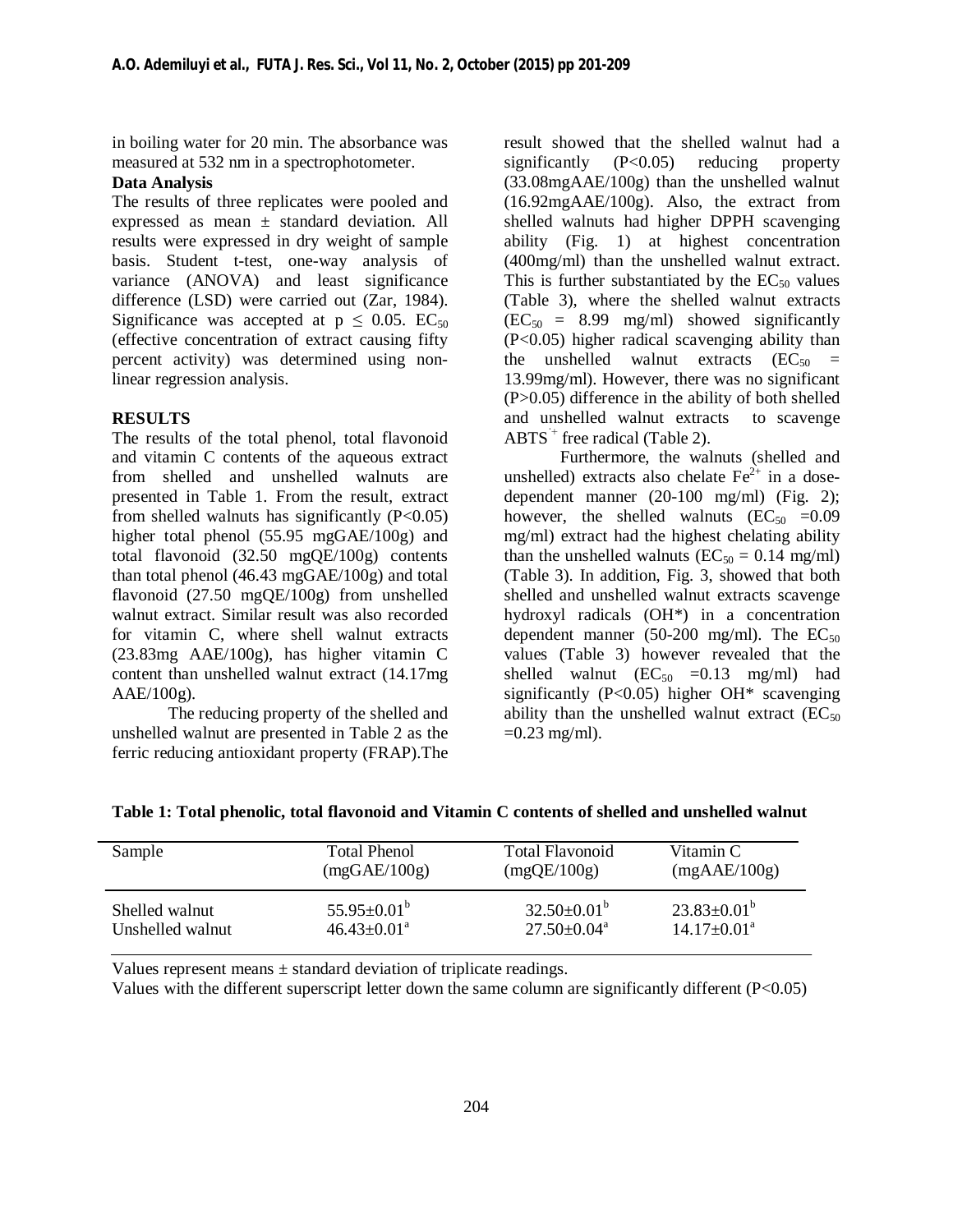| Sample           | FR AP<br>(mgAAE/100g)    | $ARTS^+$<br>(mmol/TEAC/100g) |
|------------------|--------------------------|------------------------------|
| Shelled walnut   | $33.08 \pm 0.05^{\circ}$ | $44.03 \pm 0.01^{\circ}$     |
| Unshelled walnut | $16.92 + 0.02^a$         | $44.05 \pm 0.01^{\text{a}}$  |

**Table 2: The Ferric reducing antioxidant properties (FRAP) and ABTS˙+ (2, 2′-azino-bis (3 ethylbenzthiazoline-6-sulphonic acid) radical scavenging ability of shelled and unshelled walnut**

Values represent means  $\pm$  standard deviation of triplicate readings.

Values with the different superscript letter down the same column are significantly different (P<0.05)



**Fig. 1 DPPH (1, 1-diphenyl–2 picrylhydrazyl) radical scavenging ability of aqueous extracts from shelled and unshelled African walnut seeds.**



**Fig. 2 Fe2+chelating ability of aqueous extracts from shelled and unshelled African walnut seeds.**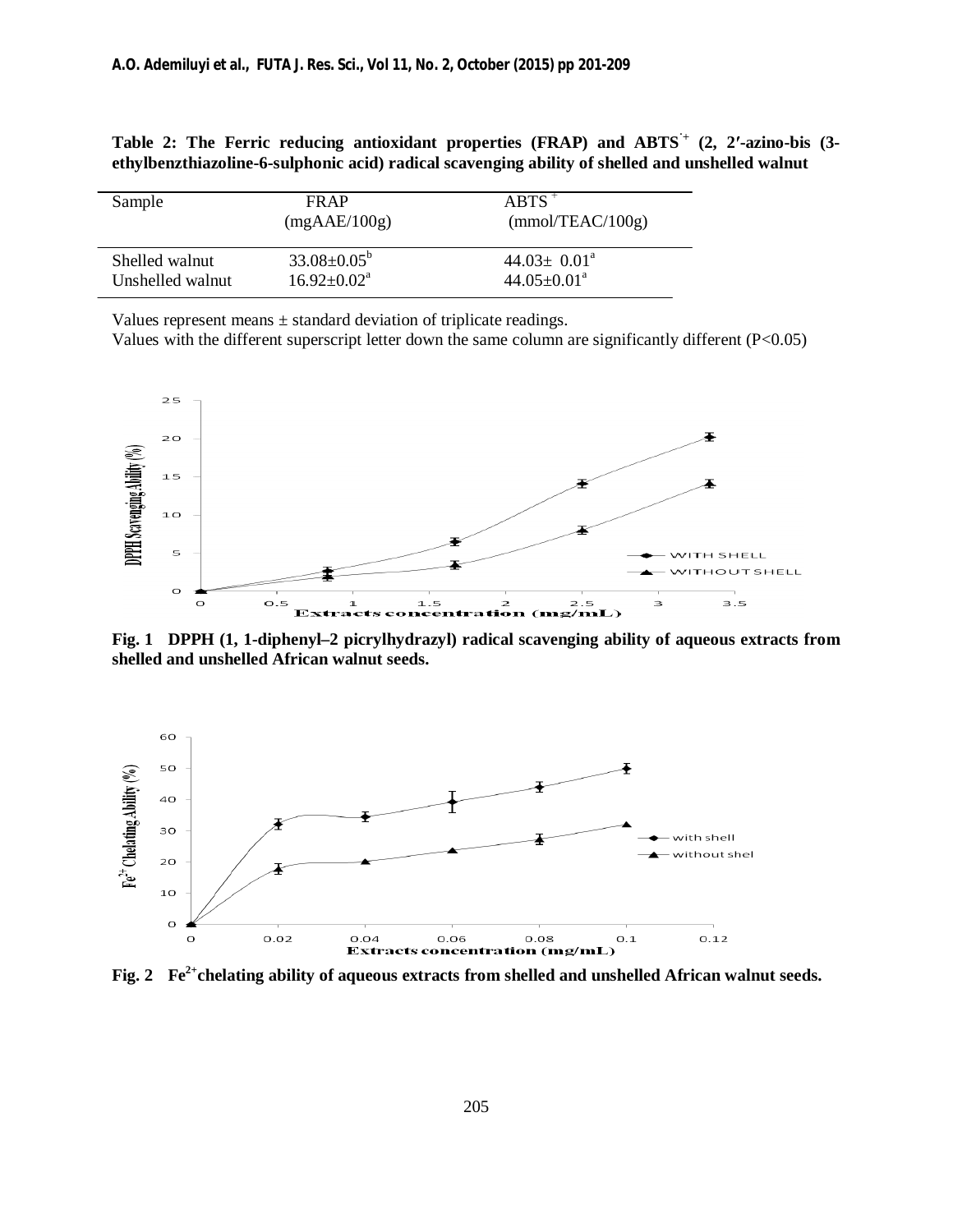

**Fig. 3: OH\* (hydroxyl) radical scavenging ability of aqueous extracts from shelled and unshelled African walnut seeds.**

**Table 3. EC50 values for DPPH (1, 1-diphenyl–2 picrylhydrazyl) and hydroxyl radical (OH\*) radical scavenging abilities, as well as Fe2+chelating ability of aqueous extracts from shelled and unshelled African walnut seeds.**

|                                    | Sample                     |                    |  |
|------------------------------------|----------------------------|--------------------|--|
|                                    | Shelled walnut             | Unshelled walnut   |  |
|                                    | mg/ml                      |                    |  |
| DPPH* scavenging                   | $8.99 \pm 0.02^{\text{a}}$ | $13.99 \pm 0.04^b$ |  |
| $\text{Fe}^{2+}$ chelation         | $0.09 \pm 0.05^{\text{a}}$ | $0.14 \pm 0.03^b$  |  |
| OH <sup>*</sup> scavenging ability | $0.13 \pm 0.01^a$          | $0.23 \pm 0.02^b$  |  |

**Values represent mean± standard deviation of triplicate.**

**Values with the different superscript letters along the same row are significantly different (P<0.05)**

#### **DISCUSSION**

Cooking is an essential and effective food processing method in order to obtain safe and high-quality food products (Adefegha and Oboh, 2011). In this study, the effect of cooking walnut with and without the shell on phenolic contents as well as their antioxidant properties was investigated. The relationship between health protective benefits of phenolic compounds and their antioxidant properties has been well established. Phenolic compounds have been reported to have antioxidant properties by scavenging free radicals, quenching reactive oxygen species (ROS) mediated reactions and also chelate metal ions (Mukherjee *et al.,* 2014; Ademiluyi *et al.,* 2015). This study has revealed that both shelled and unshelled walnut extracts are rich sources of phenolic compounds owing to their high total phenol and total flavonoid contents. However, the higher phenolic content observed in the extract from shelled walnut is hypothesised be due to protection offer by the shell to the

Prolonged exposure of the edible portion of the unshelled walnut to hot water during cooking may be a possible factor responsible for the decrease in total phenol and flavonoid contents. The prolonged exposure to heat could have cause degradation of specific thermo labile flavonoids or leaching of phenolic compounds into the cooking water (Oboh, 2005). However, the shell would have offered protection to the cotyledon to prevent excessive thermal exposure and leaching of the constituent phenolics. Our findings are in agreement with previous studies which showed that thermal cooking processing including frying, roasting, boiling reduce the polyphenolic constituents of fruits and vegetables (Barros *et al., 2011;* Oulai *et al*., 2014). Vitamin C (L-ascorbic acid) is an important water soluble antioxidant, believed to protect against degenerative diseases caused by oxidative stress (Barros *et al.,* 2011*;* Ademiluyi *et al.,* 2015. It is capable of scavenging radical superoxide anions, the highly reactive

cotyledon (edible portion) during cooking.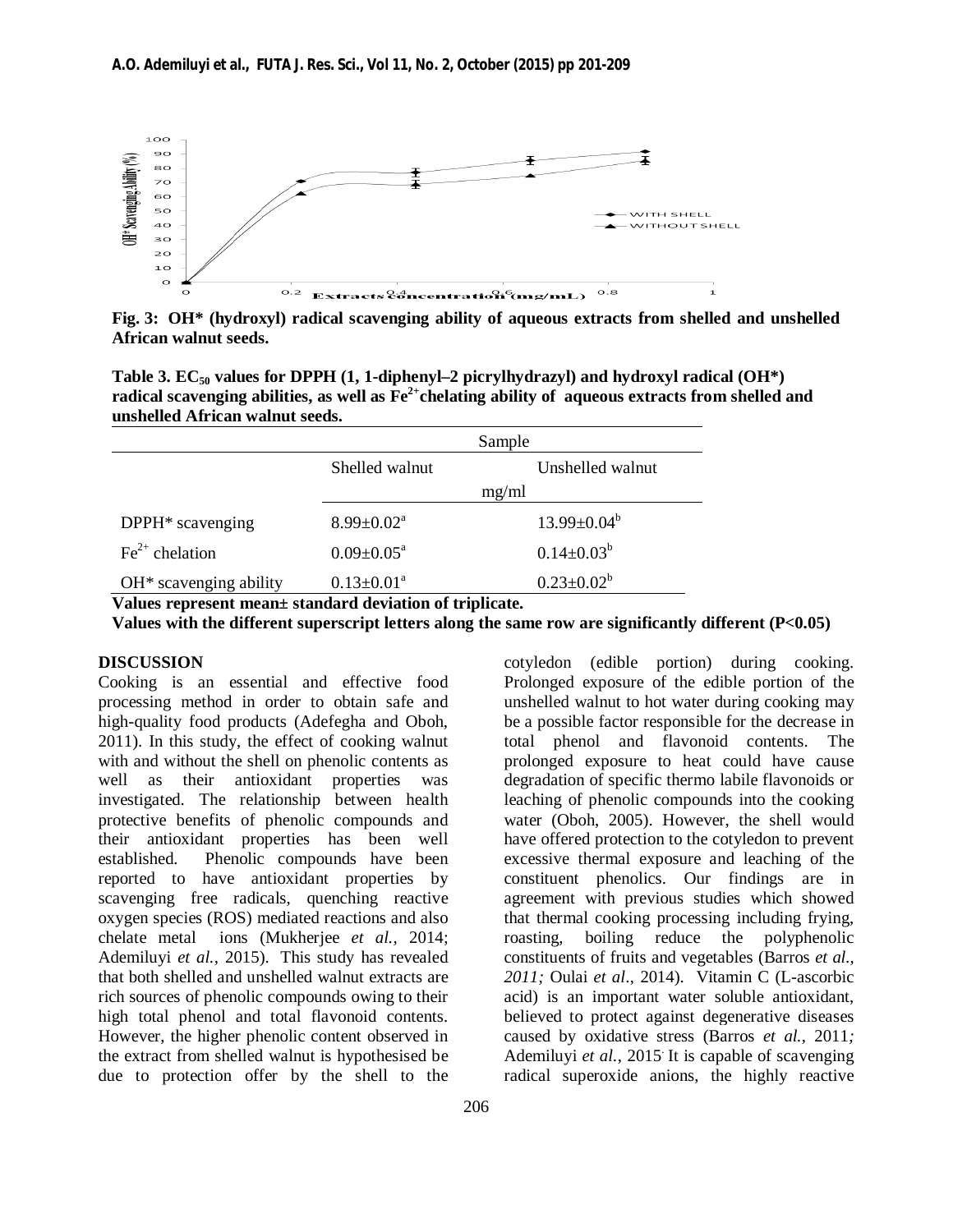hydroxyl radical, hydrogen peroxides and the reactive nitrogen species (Halliwell and Gutteridge, 2007). However, vitamin C is thermo labile and easily denatured by heat (Ball, 2006). Also, being hydrophilic, it can be easily leached. The result of the vitamin C contents of the extracts from shelled and unshelled walnut fruits revealed that there was significantly  $(P < 0.05)$  decreased in the vitamin C contents of unshelled walnut extract compared to that of the shelled walnut extract. The loss in vitamin C contents in unshelled walnut extract may be due to the thermal denaturation of the vitamin C as a result of prolong exposure of the cotyledon to the hot boiling water. Similarly, reduction in vitamin C content observed in unshelled walnut extracts could be as a result of leaching of the vitamin C into the water used for boiling. Such would have been prevented by the presence of shell in the walnut cooked with shell and thus retain the vitamin C content. Our findings were further corroborated by the study of Barros *et al.* (2011) which reported that the vitamin C content of sweet chestnut were significantly reduced after different cooking methods (boiling and roasting). Antioxidant activity of polyphenols may be due to the reducing properties of their hydroxyl groups (Bendary *et al*., 2013). The result of the ferric reducing antioxidant properties of walnut extracts depicts that cooking walnut without shell decreased the FRAP of unshelled walnut extract. A similar trend was observed for this effect on phenolic contents and Vitamin C. The result of this study is in agreement with earlier report by Adefegha and Oboh (2011) where cooking was reported to increase the reducing property of green leafy vegetables than the raw form. However, prolonged cooking especially without shell in the case of unshelled walnut may be responsible for the decrease in its ability to reduce Fe  $3+$  to Fe<sup>2+</sup>. The age-long link between oxidative stress and pathogenicity of many degenerative diseases has led to the hypothesis that dietary antioxidants such as those present in walnut may offer preventive and protective measures (Kanu *et al.,* 2015 by preventing free radical-induced damage to biomolecules such as DNA protein and lipids and thus arrest oxidative stress (Ademiluyi *et al*., 2015). The free radical

(DPPH and ABTS\* ) scavenging ability of both aqueous walnut fruit extracts (shelled and unshelled) is an indication that walnut is an excellent dietary source of antioxidants. The shelled walnut extract (with higher  $EC_{50}$  value) significantly  $(P<0.05)$  scavenged DPPH radicals more than the unshelled walnut extracts, a result that correlates with the total phenol, total flavonoid and vitamin C contents. This observation agrees with previous findings that phenolic content of plant extracts correlates with their DPPH free radical scavenging activity (Adefegha and Oboh, 2011; Ademiluyi *et al.,* 2015). The correlation between the free radical scavenging ability of the walnut extracts and their total phenol, total flavonoid and vitamin C contents signifies that these bioactive compounds are largely responsible for their antioxidant properties. We however conclude that the removal of shell prior to cooking could exposed the antioxidant constituents of the unshelled walnut fruit, especially phenolics and vitamin C to increased thermal degradation and a concomitant reduction in their free radicals (DPPH and ABTS<sup>\*</sup> ) scavenging activities. Iron can become dangerous when  $Fe^{2+}$  reacts with hydrogen peroxide  $(H_2O_2)$  via the fenton reaction (Valko *et*) *al*., 2005) to produce the highly reactive hydroxyl radical (OH\*) which can induce and propagate the lipid peroxidation chain reaction (Valko *et al*., 2005). Therefore, the need for possible removal of excessive iron accumulation in the body is of importance. Interestingly, both extracts (shelled and unshelled) chelated  $Fe<sup>2+</sup>$  in a concentrationdependent manner. However, judging by the  $EC_{50}$ values, extract from shelled walnut exhibited a higher  $Fe^{2+}$ chelating ability than unshelled walnut. This observation is further strengthened by the fact that the shelled walnut extract (with higher  $EC_{50}$ value) significantly  $(P<0.05)$  scavenged OH\* radicals more than the unshelled walnut extracts. It is noteworthy that the trend in  $Fe<sup>2+</sup>$  chelating and OH\* scavenging ability of these extracts correlates with their respective free radical (DPPH and ABTS\*) scavenging abilities with the shelled walnut extract showing stronger effects. Hence, it is suggestive that the removal of shell prior to cooking exposed the antioxidant constituents of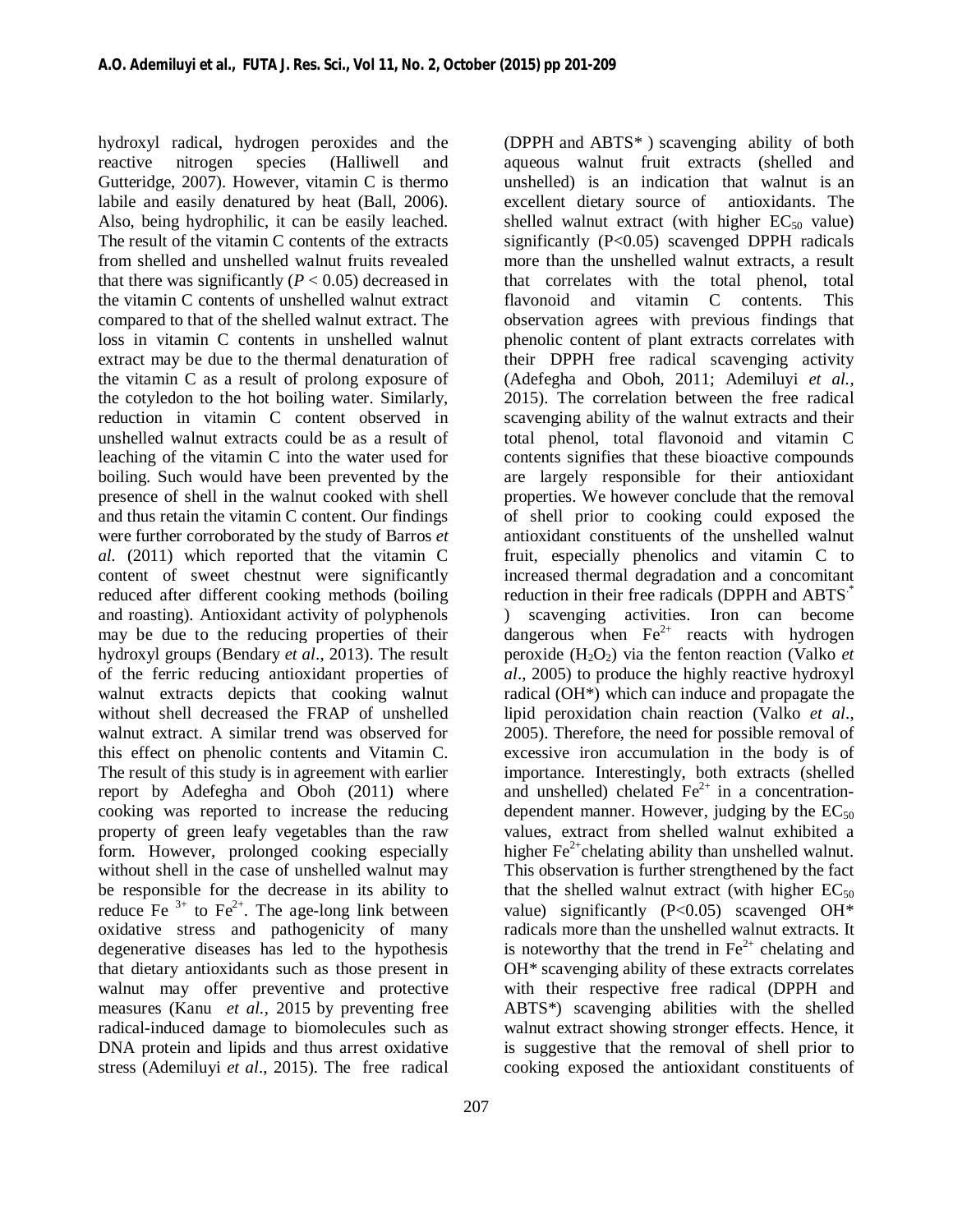the unshelled walnut fruit, especially phenolics and vitamin C to increased thermal degradation and this significantly lead to reduction in  $Fe^{2+}$ chelating and OH\* scavenging abilities observed in the unshelled walnut extracts.

#### **CONCLUSION**

This study has been able to establish that walnuts cooked with the shell showed higher antioxidant phytoconstituent and properties than in those cooked without the shell. Cooking walnuts with the shell can therefore, protect the constituent antioxidants, especially phenolics and vitamin C from thermal degradation and thus increasing their antioxidant and free radical scavenging abilities over walnuts cooked without the shell. These observed higher antioxidant constituents in shelled walnut extracts are believed to be responsible for higher reducing power, free radical scavenging and  $Fe<sup>2+</sup>$  chelating abilities. It is hence, recommended to cook African walnut fruits with the shell to enhance its health protective properties.

#### **REFERENCES**

- **Adefegha, S.A., and Oboh, G.** (2013). Phytochemistry and mode of action of some tropical spices in the management of type-2 diabetes and hypertension African Journal of Pharmaceutical and Pharmacology 7:32-346.
- **Adefegha, S.A., and Oboh, G.** (2011). Enhancement of total phenolics and antioxidant properties of some tropical green leafy vegetables by steam cooking. Journal of. Food Processing and Preservation 35: 15-622.
- **Ademiluyi, A.O., Oboh, G., Aragbaiye, F.P., Oyeleye, S.I., and Ogunsuyi, O.B.** (2015). Antioxidant properties and in vitro α-amylase and α-glucosidase inhibitory properties of phenolics constituents from different varieties of *Corchorus* spp. Journal of Taibah University Medical Science 10: 278-287.
- **Amaeze, O.U., Ayoola, G.A., Sofidiya, M.O., Adepoju-Bello, A.A., Adegoke, A.O., and Coker,H.A.B.** (2011). Evaluation of antioxidant activity of *Tetracarpidium conophorum* (Müll. Arg) Hutch & Dalziel leaves. Oxid. Med. Cell Longev. 2011: 1-7.
- **AOAC.** (1990). Official methods of analysis. 15th ed. Washington DC: Association of Official AnalyticalChemists
- **Ball, G.F.M.** (2006). Vitamin C in vitamin in foods. analysis, bioavailability, and stability. Boca Raton: CRC Press. pp. 289–305.
- **Barros, A.I., Nunes, F.M., Gonçalves, B., Bennett, R.N.., and Silva, A.P.** (2011). Effect of cooking on total vitamin C contents and antioxidant activity of sweet chestnuts (*Castanea sativa* Mill.). Food Chemistry 128: 165-172.
- **Bendary, E., Francis, R.R., Ali, H.M.G., Sarwat, M.I., and El-Hady, S.** (2013). Antioxidant and structure–activity relationships (SARs) of some phenolic and anilines compounds. Annals Journal of Agricultural Sciences 58: 173-181.
- **Boari, F., Cefola, M., Di-Gioia, F., Pace, B., Serio, F., and Cantore, V. (**2013). Effect of cooking methods on antioxidant activity and nitrate content of selected wild Mediterranean plants. International Journal of Food. Science Nutrition 64: 870-876.
- **Chipurura, B., Muchuweti, M., and Manditseraa, F.** (2010). Effects of Thermal Treatment on the Phenolic Content and Antioxidant Activity of Some Vegetables. Asian Journal of Clinical Nutrition 2: 93-100.
- **Gyamfi, M.A., Yonamine, M., and Aniya, Y. (**1999). Free-radical scavenging action of medicinal herbs from Ghana:*Thonningia sanguinea* on experimentally-induced liver injuries. General Pharmacology: The Vascular System. 32(6): 661–667.
- **Halliwell, B., and Gutteridge, J.M.C.** (2007). Free radicals in biology and medicine  $(4<sup>th</sup>$ edition), Oxford University Press, Oxford.
- **Halliwell, B., and Gutterdge, J.M.C. (**1981). Fomation of a thiobarbituric-acid- reactive substance from deoxyribose in the presence of iron salts: The role of superoxide and hydroxyl radicals. FEBS letters 128: 347- 352.
- **Ihemeje, A., Okorie, S.U., and Ekwe, C.C.** (2012). Effects of processing methods onbiochemical, functional and antinutritional properties of African walnut (*Tetracarpidium*